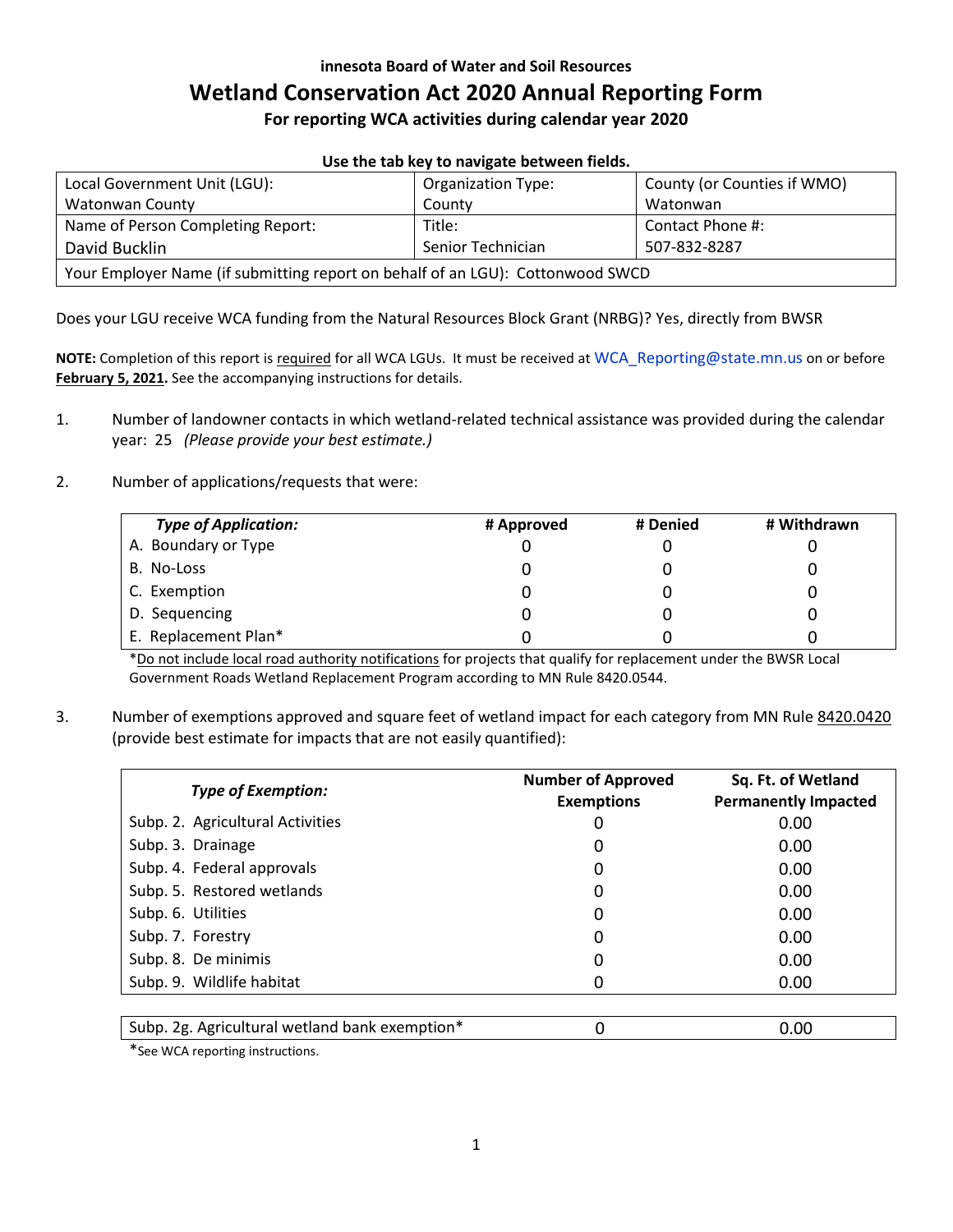#### 4. Number of replacement plans **approved** that replace impacts by the following methods:

| А. | <b>Wetland Banking:</b>                                          |  |
|----|------------------------------------------------------------------|--|
| В. | Project-Specific Replacement:                                    |  |
| J. | Combination of Wetland Banking and Project-Specific Replacement: |  |

- 5. Square feet of wetland to be **impacted** via an approved replacement plan: 0
- 6. For approved replacement plans, list project-specific replacement only\* in square feet and corresponding credit amounts as approved in the following categories from MN Rule 8420.0526:

|                                                                                 | <b>Square</b> | Repl.  |
|---------------------------------------------------------------------------------|---------------|--------|
| <b>Action Eligible for Credit:</b>                                              | Feet          | Credit |
| Subp. 2. Upland buffer areas.                                                   | 0             | 0.00   |
| Subp. 3. Restoration of completely drained or filled wetland areas.             | 0             | 0.00   |
| Subp. 4. Restoration of partially drained or filled wetland areas.              | 0             | 0.00   |
| Subp. 5. Vegetative restoration of farmed wetlands.                             | 0             | 0.00   |
| Subp. 6. Protection of wetlands previously restored via conservation easements. | 0             | 0.00   |
| Subp. 7. Wetland creations.                                                     | 0             | 0.00   |
| Subp. 8. Restoration and protection of exceptional natural resource value.      | 0             | 0.00   |
| Subp. 9. Preservation of wetlands                                               |               | 0.00   |

\*For question 6, report project-specific replacement only. Replacement via banking is accounted for via BWSR's banking database.

7. For project-specific replacement wetlands, list the number of each completed or received:

| A. Construction Sites | B. Corrective Actions | C. Monitoring Reports | D. Findings of Satisfactory |
|-----------------------|-----------------------|-----------------------|-----------------------------|
| Inspected             | Ordered               | Received              | Replacement                 |
|                       |                       |                       |                             |

## 8. Number of **potential WCA violation sites** investigated: **3**

- 9. Number of **enforcement actions** that were taken under local ordinances and/or that did not result in DNRissued cease and desist, restoration, or replacement orders (including informal resolution of violations): 0
- 10. Number of **local appeals** heard: 0
- 11. **Optional:** Please provide information regarding unusual circumstances, time spent on enforcement or major violations, banking application reviews, known exempt activity for which a formal decision was not made, additional detail or clarification of above data, or any other information or comments you would like to share. The Watonwan Technical Evaluation Panel met for a preliminary County Ditch #18 project meeting on 6-30- 2020. The project was to create a water storage area in a previous wetland area in the ditch system. The wetland area was determined to be fully drained by NRCS and the creating of a storage area would be a no loss. Any application has not yet been received.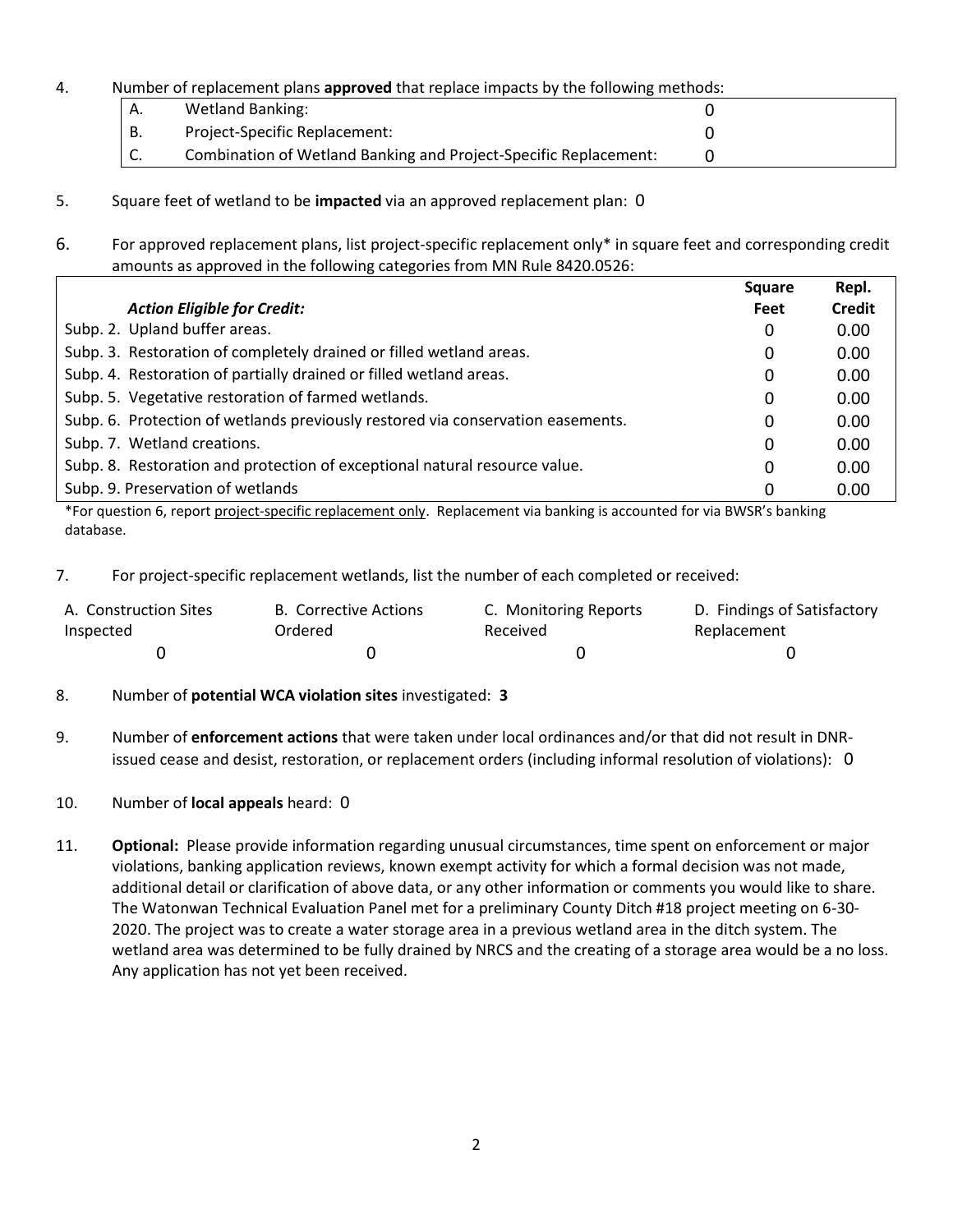# **Minnesota Board of Water and Soil Resources Wetland Conservation Act 2020 Annual Reporting - Instructions**

## **Requirement**

Annual reporting of Wetland Conservation Act (WCA) implementation activities is required for **all** of Minnesota's WCA local government units (LGUs) in accordance with MN Rule [8420.0200, Subp. 2, Item I.](https://www.revisor.mn.gov/rules/?id=8420.0200) This reporting requirement applies regardless of whether or not the LGU obtains any WCA funding from BWSR.

#### **Important Submittal Instructions**

If you are a County entity (such as an SWCD, County Environmental Services, Planning Dept., etc.) and serve as LGU or otherwise represent the County and other specific cities/townships in the County, then you need only complete *one form* for all activities covering all of the entities you represent. Just put the name of your entity in the LGU box and do not list the entities you are reporting for. We will assume that you are reporting for all entities you are identified as representing in the [BWSR LGU List.](https://bwsr.state.mn.us/wetland-conservation-act-contacts)

If you are a consultant representing more than one LGU, then you must complete a separate form for each LGU you represent.

If you are a watershed district (WD) or watershed management organization (WMO), you can submit one form for your entire WD/WMO. If there are cities/townships within your WD/WMO that are their own LGU, they will be responsible for submitting their own separate form and you should not include their activities in your reporting form.

If you are a City or Township that has some, but not all, areas within a WD/WMO in which the WD/WMO is the LGU for those areas, then you should submit a form for only those activities that occurred within your city/township but outside of the WD/WMO.

If you are expecting another entity to report on your behalf, confirm with that entity that they are reporting on your behalf and ask for a copy of their reporting form to document compliance with WCA rule.

- 1) Complete and save the form to your computer/network (**do not convert to .pdf or other format**). Retain the form for future reference or needed corrections.
- 2) E-mail the completed form to [WCA\\_Reporting@state.mn.us](mailto:WCA_Reporting@state.mn.us) to be received by BWSR no later than **February 5, 2021**. The "sent" date of the e-mail will be used to track the date of receipt. **Use your LGU name as the subject line of the e-mail.** Note: Only send completed reporting forms to this address. Do not direct questions or other correspondence to this email address, instead contact your [BWSR Wetland Specialist.](https://bwsr.state.mn.us/sites/default/files/2019-01/WCA_WCA_BWSR_Wet_Spec_Work_Areas.pdf)
- 3) Your Wetland Specialist will review the data and may contact you with questions or possible corrections.

#### **Relationship to Natural Resources Block Grant (NRBG)**

Completion and submittal of this form is required of all LGUs regardless of whether or not NRBG funding is provided. However, it is also a condition of the grant for those LGUs who receive NRBG funding. LGUs who fail to submit the form will not receive NRBG grant funds. For those local governments that receive NRBG WCA funding and distribute it to multiple LGUs, each LGU for which NRBG WCA funds have been transferred should be listed in the NRBG eLINK report. The local government must also ensure that WCA activity reporting for each LGU for which NRBG WCA funds have been transferred is completed according to the instructions above.

#### **Timeframe and Context**

In general, the data provided should be based on WCA activities for which the LGU has issued a final decision, application withdrawn, or issue resolved during the **2020 calendar year** (see question 1 guidance for exception). The approved activities need not have been implemented in order to be reported. Projects still under review but not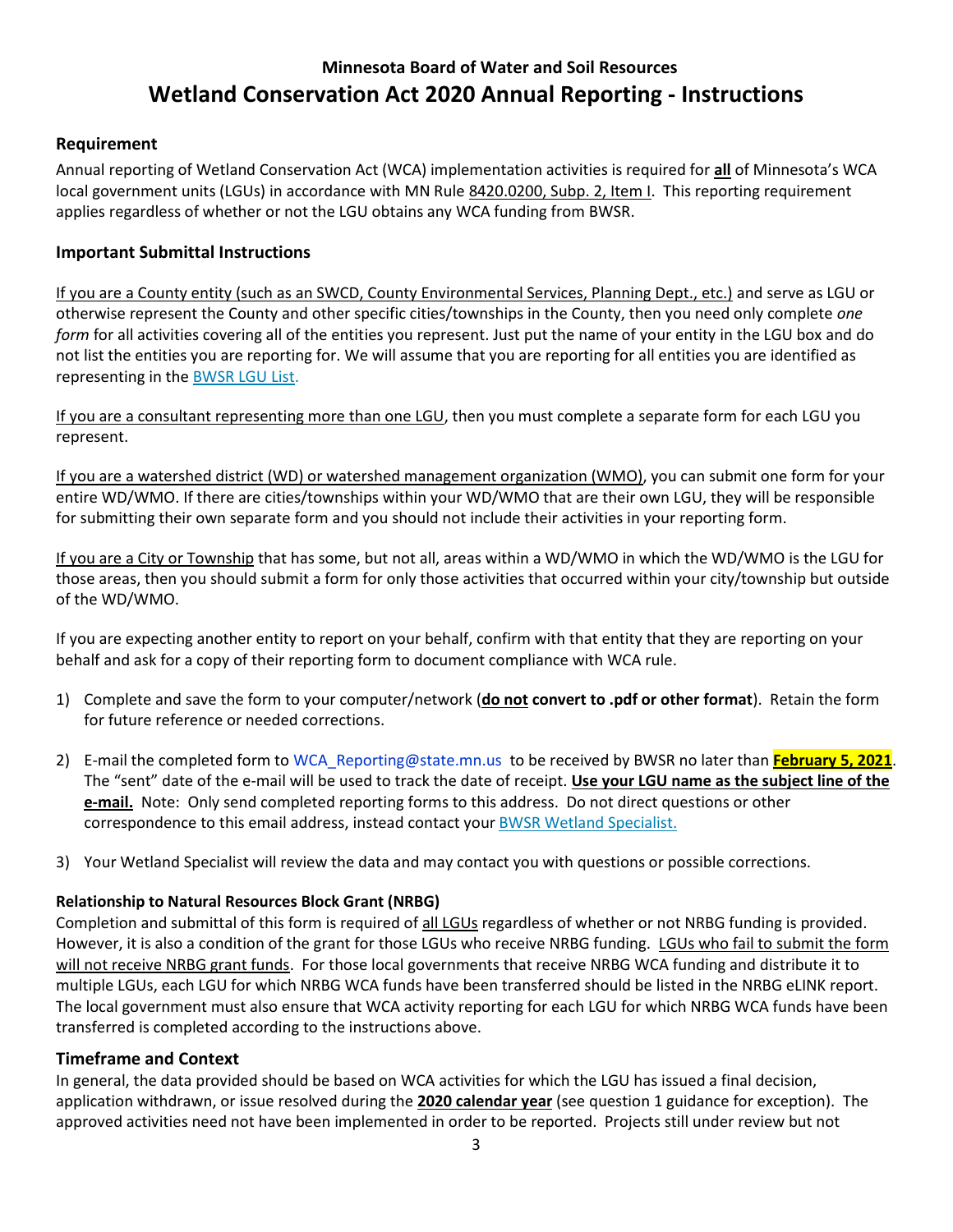approved by the LGU at the end of the calendar year should not be reported until the year in which a decision has been made or they are otherwise resolved.

# **Question-Specific Guidance**

The following guidance items are numbered to correspond to the numbered items in the reporting form:

- 1. The purpose of this question is to gather information on LGU workload. Landowner is a general term meant to include agents, consultants, and developers that are proposing or contemplating projects regardless of their legal ownership of the land. In addition to landowners for which WCA applications were processed during the calendar year, LGUs should report the number of landowner contacts for which they answered questions related to wetlands or WCA, provided preliminary review of projects potentially affecting wetlands, provided advice on wetland boundaries or exemption applicability, or other landowner consultation related to WCA or wetland. Meeting with one landowner four times on the same project would count as four landowner contacts for the purpose of answering this question. Newsletters or other such general correspondence do not constitute technical assistance provided to a landowner. Please provide your best estimate.
- 2. For purposes of this question, "withdrawn" means that the applicant has submitted an application but withdrew it prior to the LGU making a decision.

Replacement plans (Item 2E) do not include local road authority notifications for projects that qualify for replacement under the BWSR Local Government Roads Wetland Replacement Program (road program) according to [MN Rule 8420.0544.](https://www.revisor.mn.gov/rules/?id=8420.0544) These notifications are reported separately and accounted for in BWSR's road program tracking database. However, non-qualifying road projects completed under a replacement plan (or a combination of banking/project-specific and the BWSR road program) should be reported here.

3. The purpose of this question is to gather data on the amount of wetland lost due to approved exemptions and the frequency of exemption use. The exemptions are organized consistent with the WCA rule order. LGUs should only report exempt impacts for which a decision has been made to approve the exempt impacts. Known wetland impacts due to exemptions for which the LGU has not formally made a decision can be reported under question 11. Report impacts in square feet.

Please note the addition of Subp. 2G Agricultural wetland bank exemption. This exemption has been separated from the others because the impacts are being replaced, and not permanently lost. Regardless, the amount of wetland impacted under this exemption should be reported.

LGUs should only report the square feet of wetland *permanently lost* due to exempt activity. For example, true drainage maintenance in accordance with [MN Rule 8420.0420, Subpart 3, Item B](https://www.revisor.mn.gov/rules/?id=8420.0420) generally does not require

reporting. Reporting temporary impacts each time the ditch or tile is maintained can lead to multiple reporting of impacts to the same square feet over time, which is misleading and skews the resulting data. However, exempt wetland impacts due to new ditches or tile lines, existing drainage that has been improved, or deposition of spoil in wetland areas beyond the existing square feet of deposition must be reported. Wetlands drained under Item C of the drainage exemption will almost always require reporting.

## *Check your work to ensure it is correct – the total number of approved exemptions in #3 should equal the sum of approved exemptions in #2. The only exception is when a true drainage maintenance project is not reported in question #3 per the above paragraph.*

4. Item A is NOT referring to wetland banking applications, but rather replacement plans that utilize bank credits for replacement. Check your work - the sum of A+B+C should equal the number of replacement plans approved under question #2E.

**The total number of Replacement Plans approved (question 2E) must equal the total Replacement Plans Approved under question 4.** 

**The number of Exemptions Approved (question 2C) should equal the Total Number of Approved Exemptions under question 3.**